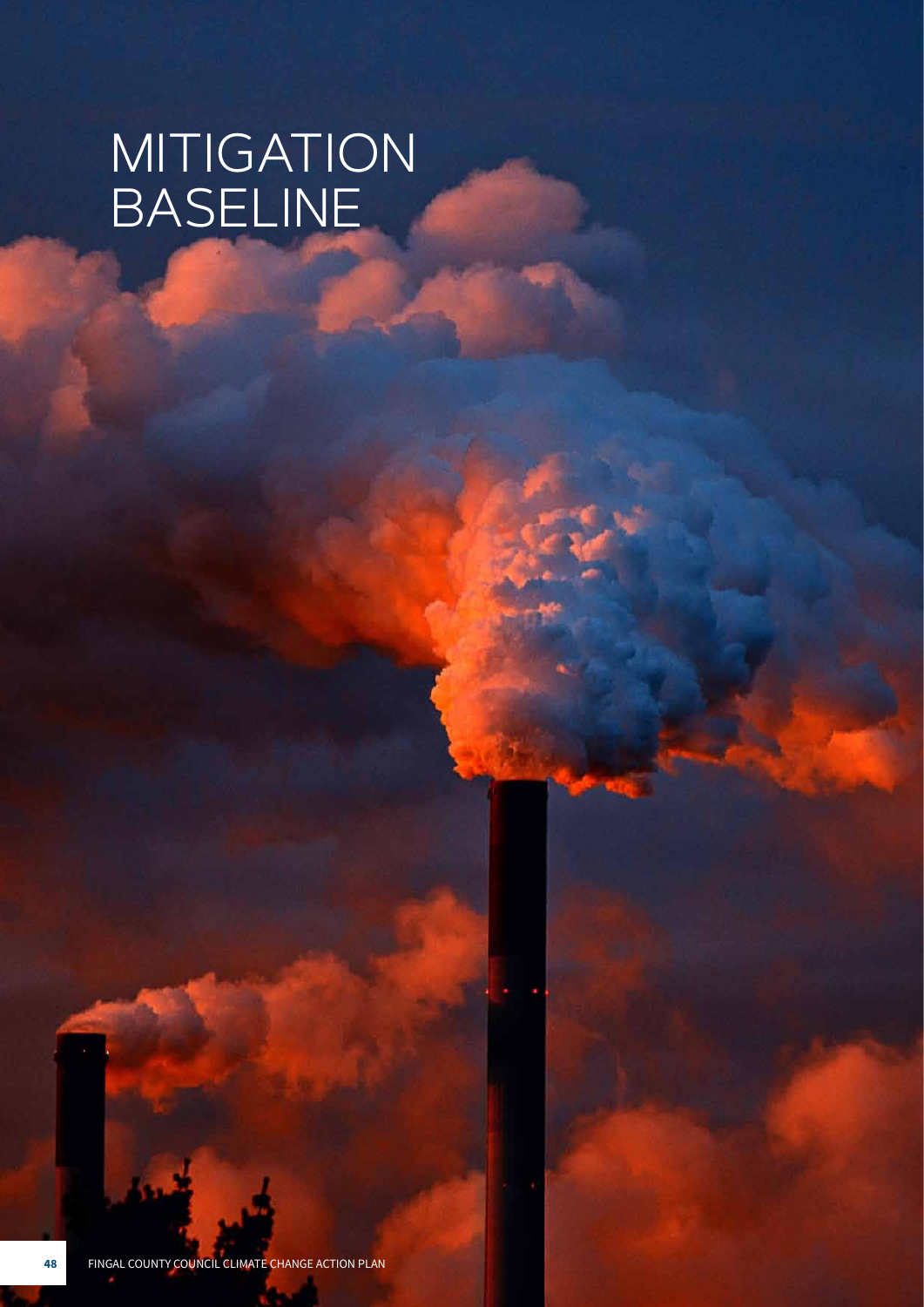#### **FINGAL COUNTY COUNCIL'S ENERGY USE & EMISSIONS**

Fingal County Council (FCC) is responsible for the energy use and emissions from its buildings and facilities, its public lighting, and also from its vehicle fleet. The information from the Sustainable Energy Authority of Ireland's (SEAI's) Monitoring and Reporting (M&R) database shows that FCC consumed a total of 56.5 gigawatt hours (GWh) of primary energy in 2017. The energy database also shows that FCC improved its energy performance by 30.3% between the baseline year (which is an average of between 2006 - 2008) and 2017, which represented a cumulative absolute saving of 12 GWh of primary energy during the same period. This highlights a gap-to-target of 2.7%, meaning that FCC must improve its energy performance by a further 2.7% between now and 2020, in order to meet its 33% energy reduction target.

The Council's public lighting was the highest energy consumer, accounting for 51% of the Council's overall primary energy consumption. Buildings and facilities were the second highest energy consumer, accounting for 38% of the total energy consumption, while the municipal fleet accounted for 11% of the total energy use.

As a signatory to the Covenant of Mayors for Climate and Energy, FCC is committed to reducing its own emissions by 40% by 2030, compared to the baseline year.



Figure 20 Significant Energy Users



*Figure 21 FCC's Annual Energy Performance Compared to the 33% Glidepath*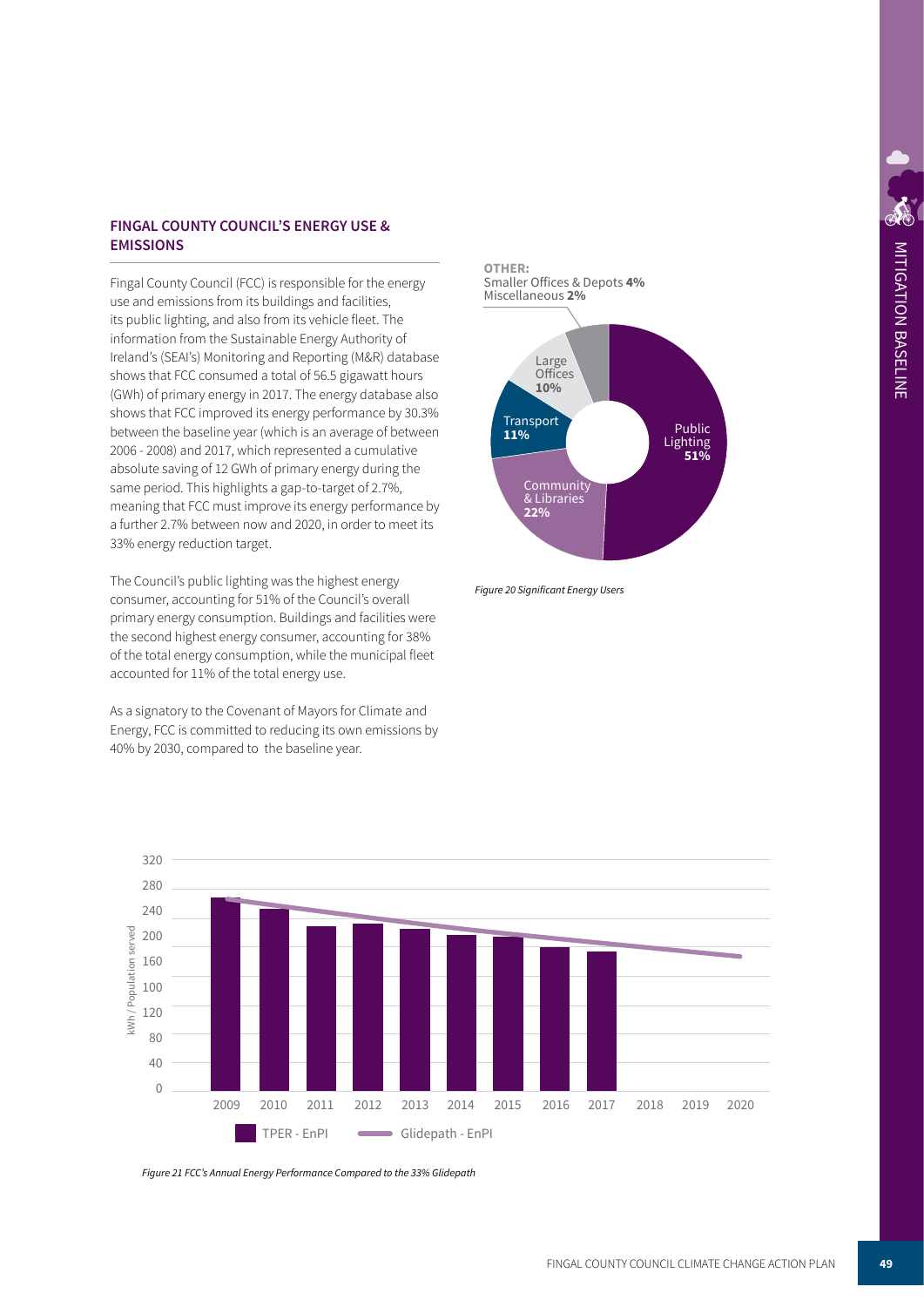



## **FCC'S EMISSIONS PER CATEGORY**





 *Figure 22 FCC's Emissions 2009-2017, with Projected Glide Path to the 40% Reduction Target by 2030*


  projected glide path to the 40% reduction target by 2030. This shows that FCC's emissions decreased from 15,570 tonnes of CO<sub>2</sub> in 2009 to 12,620 tonnes of CO<sub>2</sub> in 2017. This means that FCC is now 3,280 tonnes Figure 22 above shows FCC's emissions between 2009 to 2017, with a of CO<sub>2</sub> (21%) away from the 40% emission reduction target by 2030.

The total emissions. This was followed by buildings and facilities, and<br>the total emissions. This was followed by buildings and facilities, and<br>the municipal fleet, each contributing 37% and 12% to the Council's Public lighting was the highest contributor, accounting for 51% of the municipal fleet, each contributing 37% and 12% to the Council's emissions, respectively.

 and in the Council's buildings and facilities. Natural gas contributed  $\frac{1}{2}$  
 11% to emissions, the majority of which was used for space heating in Council buildings and facilities. Diesel, which made up the majority In 2017, 77% of the Council's emissions came from electricity; this was mainly due to the large amount of electricity used in public lighting of the energy used for the vehicle fleet, contributed 12% to the total emissions.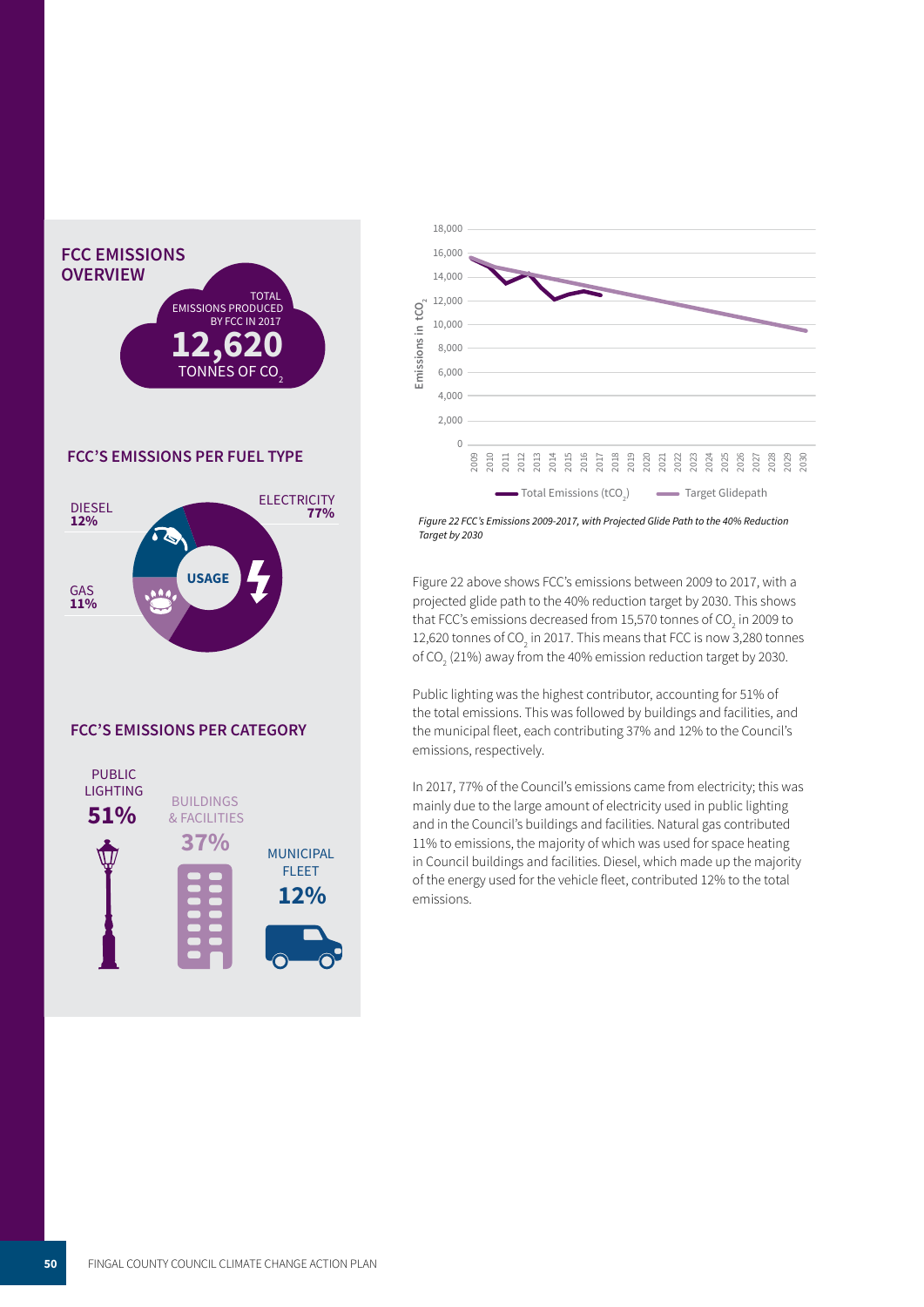### **FINGAL COUNTY COUNCIL'S SOCIAL HOUSING**

 Fingal County Council is responsible for the allocation, the Council can take steps to reduce these emissions, through<br>energy efficiency upgrades. maintenance and refurbishment of its social housing stock,   but not for the day-to-day energy use of its tenants. However, energy efficiency upgrades.

 rating are the most energy efficient, while properties with a 'G' The most recently-available information for FCC's social housing<br>
The most recently-available information for FCC's social housing is based on the Council's social housing data for 2016 and SEAI's Building Energy Rating (BER) Research Tool. A BER is a certificate of energy efficiency of a property. Properties that achieve an 'A1' rating are the least efficient.

  Figure 23 below shows the estimated BERs for all the total social  better, which reflects the retrofitting work already carried out by FCC to upgrade the less efficient social housing stock. The stock in the County. 75% of the housing stock was rated C3 or housing stock in Fingal. It can be seen that the most common rating was C2, which made up 28% of the total social housing majority of the higher A and B ratings were made up of newer built housing.

 generally perform better. In 2016, there were no A1 or A2 ratings dwellings for 2016, so these are not reflected in the charts. Very  few buildings (less than 1%) were found to be F and G-rated. The social housing stock in Fingal is an ageing housing stock, and as a result, newly built or refurbished dwellings would in the social housing sector in Fingal. Similarly, data gathered from SEAI's BER Research Tool did not contain any A1 or A2





75% OF SOCIAL HOUSING STOCK IN FINGAL WAS RATED C3 OR BETTER. WITH 'C2' BEING THE MOST COMMON BER TYPE



FOLLOWED BY ELECTRICITY AT 24%, WHICH SHOWS THE MAJORITY OF **EMISSIONS CAME FROM THE NEED TO MEET HEATING REQUIREMENTS** 



Figure 23 FCC's Social Housing Units by Construction Period and BER Rating, as in 2016